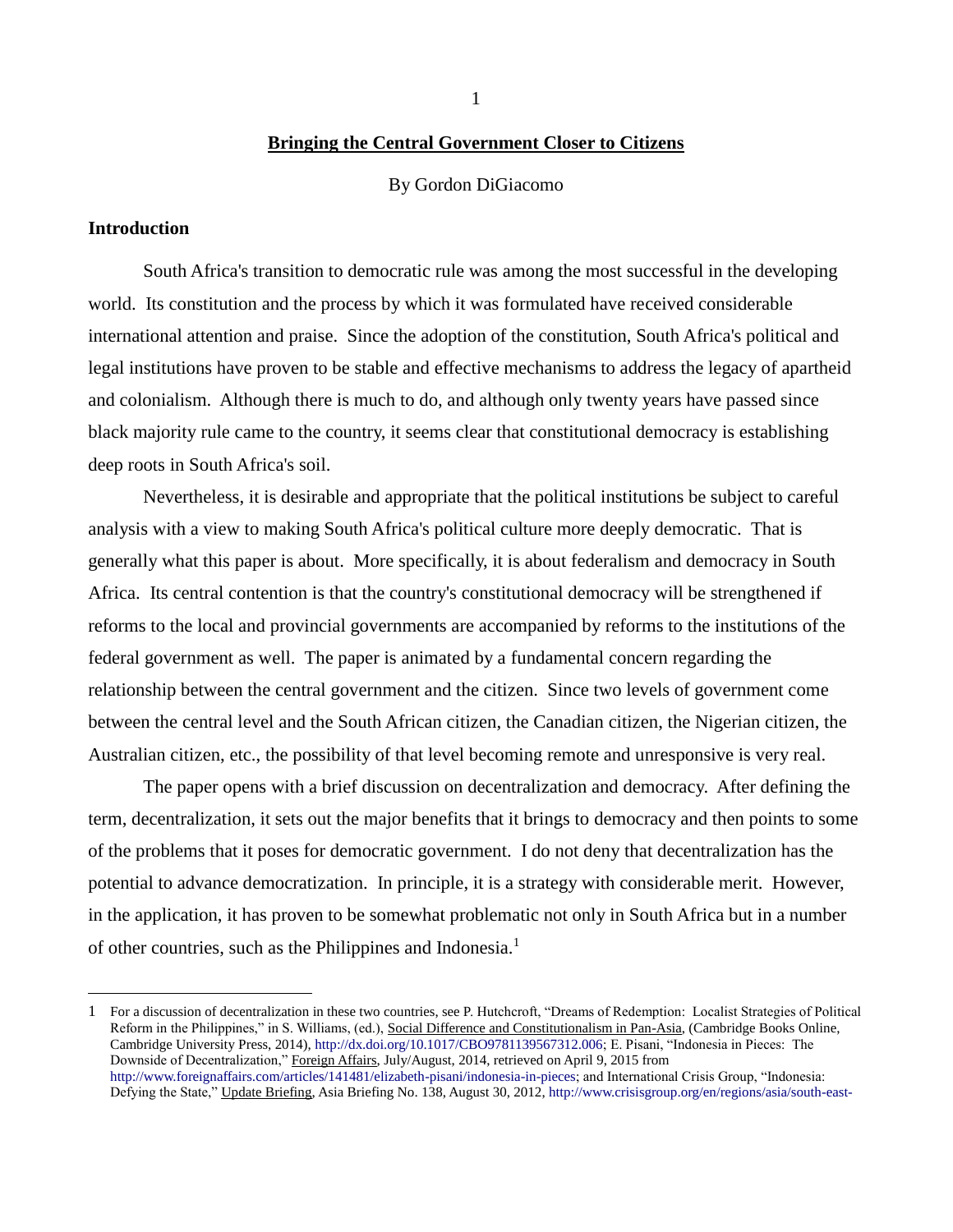The second section focuses on the relationship between federalism and democracy in South Africa. The perspective is informed by (a) research on the relationship between federalism and democracy; (b) the realities of the country's politics, particularly during the constitutional negotiations; and (c) my understanding of federalism in other countries.

In recent years, we have witnessed conflicting trends in federalism thinking. On the one hand, federal arrangements are becoming increasingly popular around the world (although not in Africa, as the legal scholar, Adem Kassie Abebe, has made clear).<sup>2</sup> On the other hand, serious critiques of federalism have been undertaken by a number of scholars. For instance, the late, eminent scholar of democracy, Juan Linz, wrote: "Although there are writers who suggest so, federal states are not necessarily more democratic. To federalize might or might not be a step in the direction of democracy."<sup>3</sup> Thus, the question arises: is federalism enriching South African democracy and, if so, is it enriching it in a substantial or marginal way? These are very difficult questions to answer. My intent is two-fold: to show where the democratic content of South African federalism appears to be lacking and to discuss ways of bringing the central government closer to the citizens of South Africa.

## **Decentralization**

 $\overline{a}$ 

Decentralization in the context of this paper refers to the granting of power, authority and resources to sub-national governments, that is, the provincial and local governments. Particularly notable about South Africa's constitutional order is the importance attached to local government. The introduction of a robust local government system was seen by black communities and the constitutional framers as a way to "correct the socio-politico-economic injustices and segregation that obtained through apartheid."<sup>4</sup> Section 152 identifies the objects of local government as being to provide democratic and accountable government for local communities; to ensure the provision of services to

[asia/indonesia/b138-indonesia-defying-the-state.aspx.](http://www.crisisgroup.org/en/regions/asia/south-east-asia/indonesia/b138-indonesia-defying-the-state.aspx) 

<sup>2</sup> He writes, for instance: "Despite the fact that most African states demonstrate high levels of linguistic, ethnic and religious diversity, governments have generally been reluctant and even hostile to the idea of establishing a federal form of government." See A.K. Abebe, "Umpiring Federalism in Africa: Institutional Mosaic and Innovations," African Studies Quarterly, Vol. 13, No. 4, Winter 2013, p. 53.

<sup>3</sup> Quoted in D. Treisman, The Architecture of Government: Rethinking Political Decentralization, (New York: Cambridge University Press, 2007), p. 267.

<sup>4</sup> John-Mary Kauzya, "Political Decentralization in Africa: Experiences of Uganda, Rwanda, and South Africa," in G. Shabbir Cheema, D. Rondinelli, (eds.), Decentralizing Governance: Emerging Concepts and Practices, (Washington, DC: Brookings Institution, 2007), p. 83.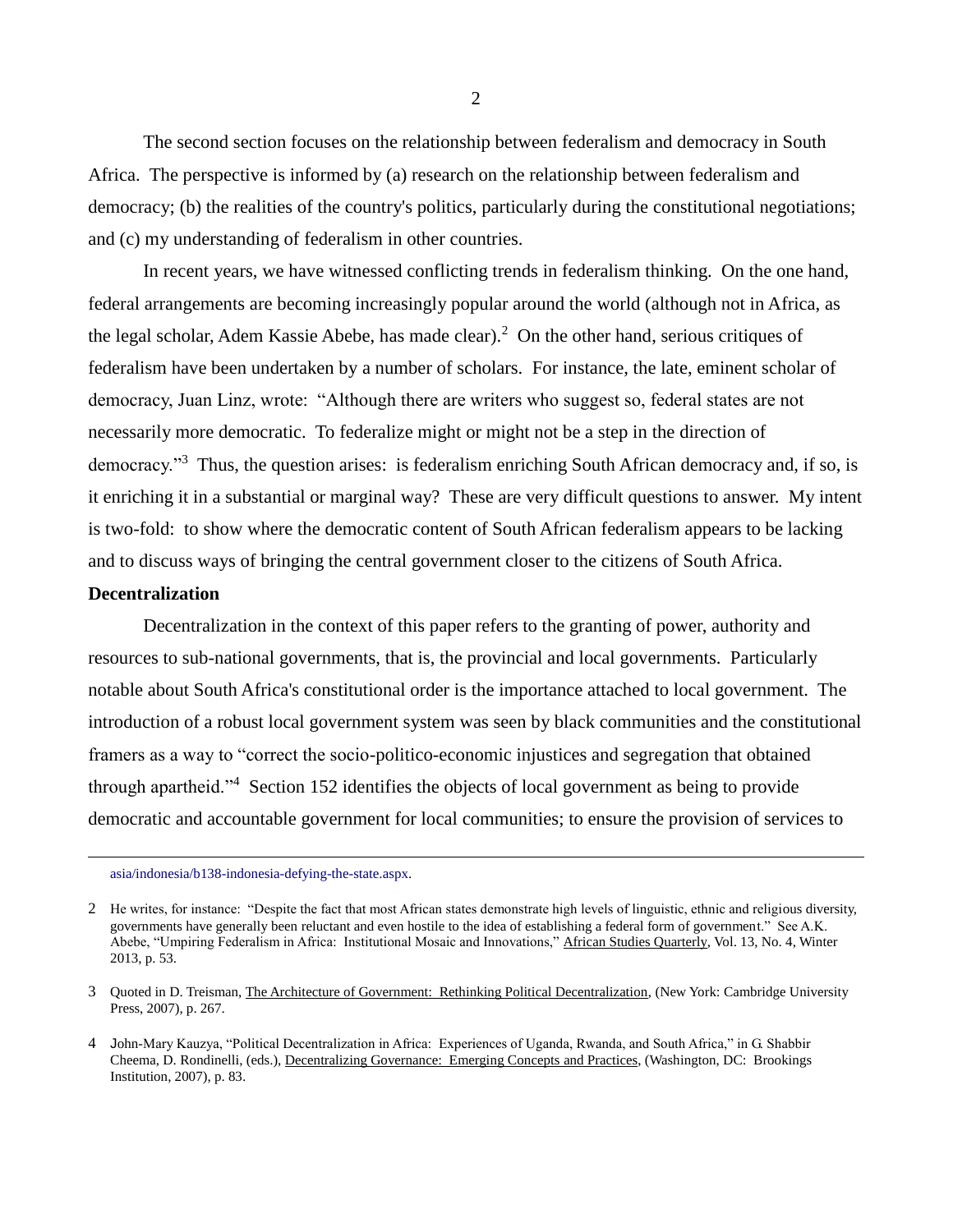communities in a sustainable manner; to promote social and economic development; to promote a safe and healthy environment; and to encourage the involvement of communities and community organizations in the matters of local government. To achieve these objectives local governments have been given significant powers and responsibilities.

In the abstract, the empowerment of local government has much to commend itself. Local government can strengthen democracy in a variety of ways. For instance, the dispersion of real power throughout the country makes it difficult for excessively powerful central or provincial governments to emerge and govern in an authoritarian fashion. Decentralization enables governments to act as counterweights to each other and, if there is a degree of competition among them, citizens may experience more responsive government. In this regard, Daniel Weinstock makes the point that decentralization "increases the number of political levers available to citizens, and thus increases the likelihood of the development of active citizenship...."<sup>5</sup> It also increases the possibility that a group, that may see its demands rejected by one level or one government, will be at least partially satisfied when it approaches another.

Because they are smaller, local governments are more 'user friendly'. In other words, it may be easier for citizens to access and influence local politicians and local government offices than those associated with the provincial or central governments. By their very size, local governments may be more amenable to political participation.

Strong local and provincial governments may be especially advantageous to minority groups. Groups that might be a minority nationally but constitute a majority locally or provincially would have the opportunity to exercise political power in ways that would be closed to them if meaningful political power resided only at the central government level.

On the other hand, relying on the local governments to provide for the democratic deepening of the state is a faulty strategy. To do so is to detract attention away from the democratic obligations of the senior levels, i.e., the national and provincial spheres, both of which are extremely important in the lives of citizens. Neither is exempt from the duty to encourage citizen involvement in policy-making. A government that does neglect its democratic duties is likely to become aloof. Indeed, qualitative research undertaken by Freedom House suggests that citizens of South Africa do perceive not only the

 $\overline{a}$ 

<sup>5</sup> D. Weinstock, "Towards a Normative Theory of Federalism," International Social Science Journal, Vol. 53, 2001, p. 76.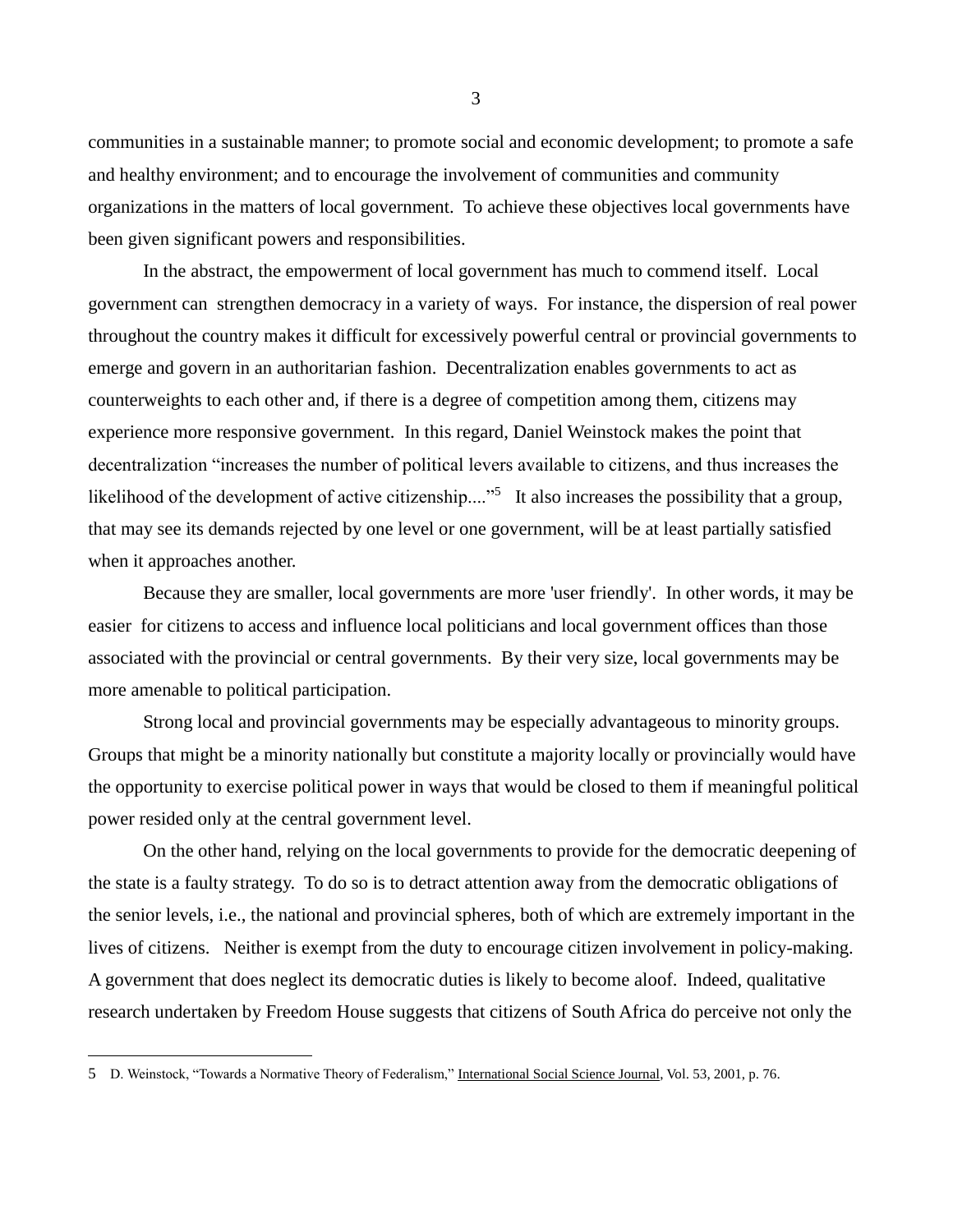national and provincial levels but also the local as being distant and unresponsive.<sup>6</sup> A few years earlier, the author of an article on participation and democracy in South Africa wrote: "...while many citizens are interested in politics and governance, many also find these difficult to understand, feel their views and concerns are not sufficiently taken into account by elected representatives, and ultimately, do not think they can have an impact on collective decision-making."<sup>7</sup> Clearly, political actors have much work to do in this area.

Some scholars question the assumed relationship between decentralization and democracy.

Fidelx Kulipossa, for instance, concludes from his research that "...the data reveal no direct or causal relationship between them" and that "Decentralisation does not intrinsically foster democracy, participation, and empowerment at the local level...."<sup>8</sup> Several conditions have to be present in order for decentralization to be associated with democracy, which tend to vary in importance depending on the researcher.

Specific problems with decentralization have been pointed out by G. Shabbir Cheema:<sup>9</sup>

In some cases, authoritarian local leaders get elected and rule undemocratically....In some democracies with a federal system of government, such as Brazil, there are serious tensions between human rights agendas and the policies of the federal and state – and even local – governments. For example, political decentralization in Estonia and Latvia led to the exclusion of Russians – almost 40 percent of the population in Estonia – through language and citizenship laws. Other dangers of decentralization are that it can increase geographic inequalities due to the different resource bases of subnational units; it may lead to redundancy and inefficiency because of the lack of clear delineation of authority and responsibilities; and it may lead to more divisions among the society based on ethnicity.

 $\overline{a}$ 

9 G. Shabbir Cheema, "Devolution and Accountability: Learning from Good Practices," in G. Shabbir Cheema, D. Rondinelli, (eds.), Decentralizing Governance: Emerging Concepts and Practices, (Washington, DC: Brookings Institution, 2007), p. 172.

<sup>6</sup> S. Booysen, Twenty Years of South African Democracy: Citizen Views of Human Rights, Governance and the Political System, (New York: Freedom House, 2013), pp. 2-3. Retrieved from [https://freedomhouse.org/sites/default/files/Twenty%20Years%20of%20South%20African%20Democracy.pdf,](https://freedomhouse.org/sites/default/files/Twenty%20Years%20of%20South%20African%20Democracy.pdf) May 10, 2015. A number of scholars and observers have been critical of sub-national governments and the way they have addressed the citizen participation issue and of the central government's change in its approach to local governments. See, for example, P. Heller, "Democratic Deepening in India and South Africa," Journal of Asian and African Studies, Vol. 44, No. 1, 2009; A Siddle, T. Koelble, *supra*, note 6; T. Koelble, A. Siddle, "Institutional Complexity and Unanticipated Consequences: The Failure of Decentralization in South Africa," Democratization, Vol. 21, No. 6, 2014; L.A. Picard, T. Mogale, Comparative Assessment of Decentralization in Africa: South Africa Desk Study, report prepared for the US Agency for International Development, May 2010.

<sup>7</sup> K. Lefko-Everett, "Participation and Democracy," in N. Misra-Dexter, J. February, (eds.), Testing Democracy: Which Way is South Africa Going?, (Cape Town: Idasa, 2010), p. 166.

<sup>8</sup> F. Kulipossa, "Decentralisation and Democracy in Developing Countries," Development in Practice, Vol. 14, No. 6, November 2004, p.778. For another general critique of decentralization, see D. Treisman, *supra,* note 3.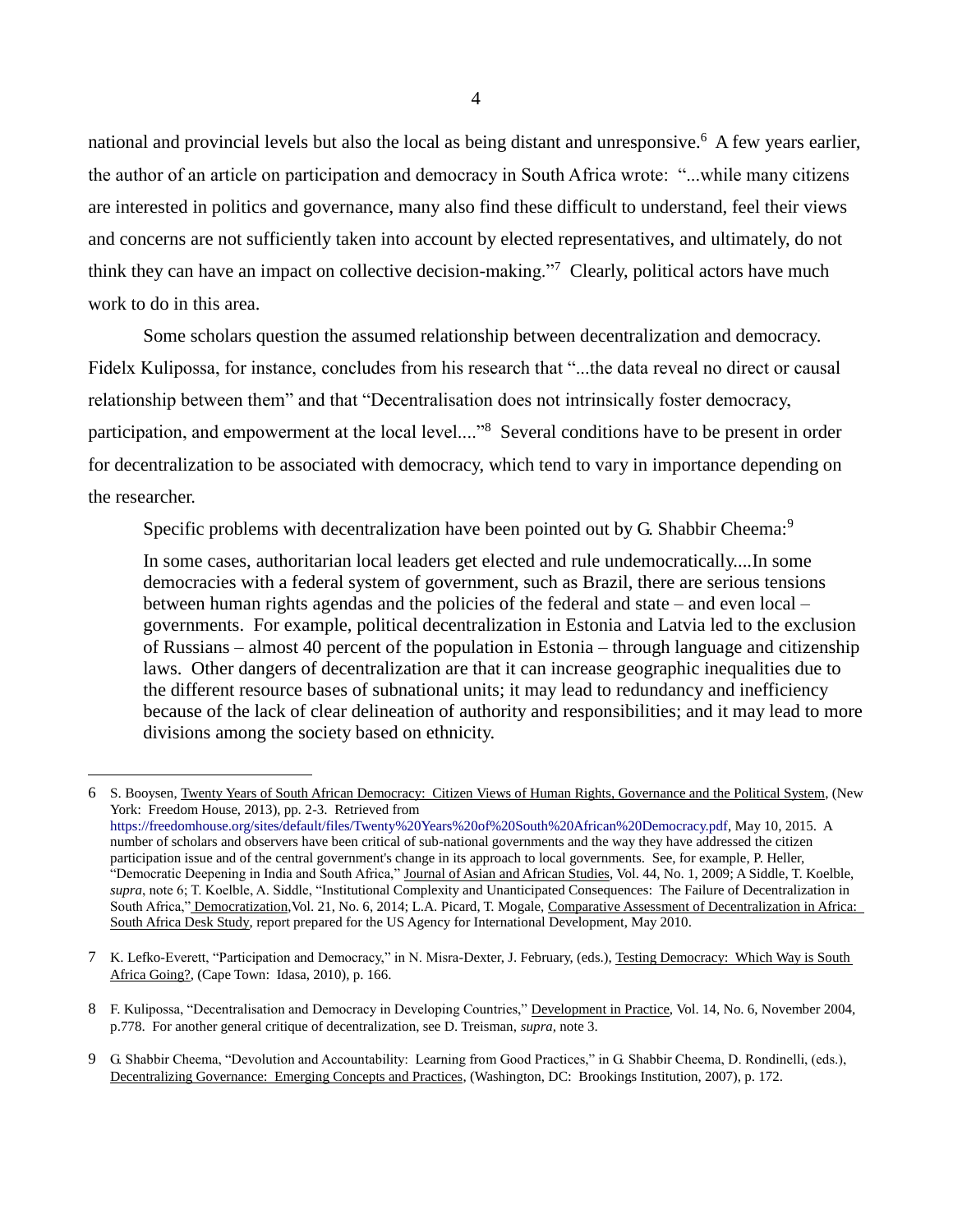Central governments ought not rely on the subnational governments to deepen democracy. They, too, need to be active in this effort, by ensuring the democratic content of their institutions and their policy-making processes. A good example of how a federal agency can do the latter effectively was discussed by Tomas Koontz in his study of federalism and forestry policy in the U.S.<sup>10</sup> Koontz sought to determine if level of government matters in terms of forest policy outcomes. His units of analysis were four pairs of forests; each pair consisted of a federally managed forest and a state-run forest. Three sets of policy outputs were considered: economic benefits derived from the timber, environmental protection outputs, and citizen participation patterns. He concluded that there were clear differences in the outputs of the federally run forests and the state-run forests. While the latter produced greater revenues from the timber, the federal forest managers exhibited greater concern with environmental protection efforts and citizen participation. Koontz writes:<sup>11</sup>

State officials...face fewer constraints on their ability to pursue activities such as timber sales that yield substantial, direct economic benefits. State forest agency mandates emphasize timber as a source of profit or revenue rather than as just one of many equally valued resources. State planning documents provide officials with greater freedom to pursue economic development without significant public input.

Through the kind of practices described by Koontz central governments stay in touch with citizens.

## **Federalism and Democracy in South Africa**

The primary task of this section is briefly to scan the structures of federalism in South Africa with a view to identifying their democratic content or lack thereof. I begin with a definition of federalism.

I consider federalism to be at once a mechanism for unification, a system of governance, and a way of structuring the state. A division of law-making powers exists between the central (or federal) government and territorially based constituent governments. The powers of each of these levels of government are constitutionally protected and each level enjoys a direct relationship with citizens. In addition, and admittedly this is a contested idea, the central government retains a degree of dominance

<sup>10</sup> T. Koontz, Federalism in the Forest: National versus State Natural Resource Policy, (Washington, DC: Georgetown University Press, 2002).

<sup>11</sup> Ibid., pp. 189-190.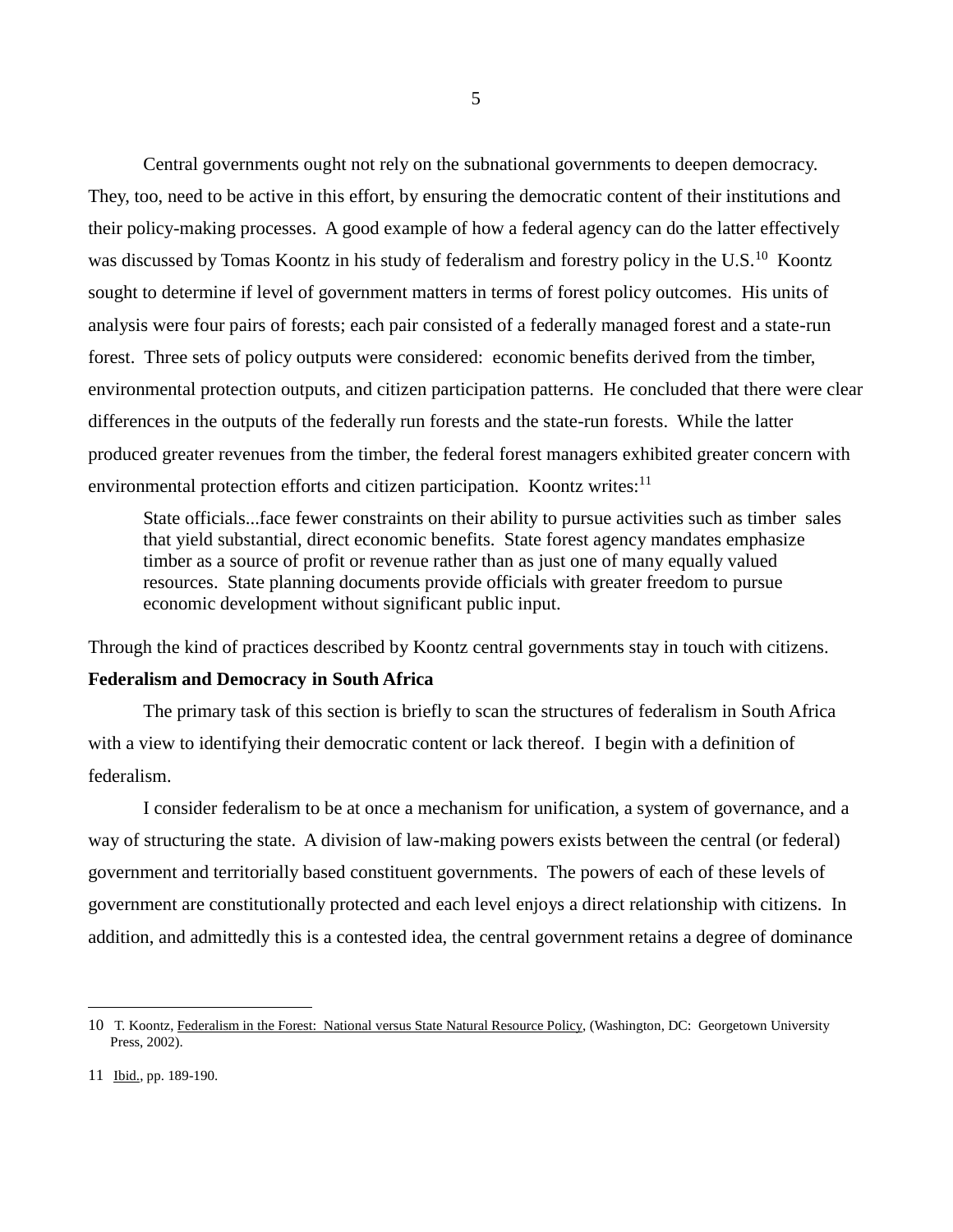or authority over the constituent units.<sup>12</sup> How much dominance depends on the historical, social and political realities of the country.

In what follows I will touch on the National Council of Provinces; the electoral system; and the intergovernmental relations structures. In addition, I will offer a concise discussion of deliberative democracy, a concept that holds out the promise of closer links between citizens and their central government.

## *National Council of Provinces*

Like almost all federal countries, South Africa has a second chamber to represent the interests of the provinces in national policy-making. Each of the country's nine provinces sends ten representatives to the National Council of Provinces (NCOP). The selection process generally follows the German model in that the members are appointed by the provincial governments. Four of the ten members are members of the provincial executive and six are appointed by the provincial legislature.

A proposed bill that affects the provinces can only come into effect with the approval of both the National Assembly and NCOP. The Council can veto legislation affecting provinces but the National Assembly can over-ride the veto with a two-thirds majority vote. For bills that fall outside of the provinces' exclusive and concurrent powers, NCOP has only a suspensive veto; that is, it can only delay passage of the bill. The Council may not initiate or prepare money bills.

Significantly, s. 72 (1b) of the South African constitution requires NCOP to "conduct its business in an open manner, and hold its sittings, and those of its committees, in public...." In addition, the constitution (s. 72 (1a)) requires it to "facilitate public involvement in the legislative and other processes of the Council and its committees...." And under s. 72 (2) the Council "may not exclude the public, including the media, from a sitting of a committee unless it is reasonable and justifiable to do so in an open and democratic society."

As Table 1 below shows, eight of twenty-two federal countries select the members of their second chamber via direct election by citizens. In six second chambers members are elected by provincial/state assemblies.

### **Table 1**

# **Method of Selection of Members of Second Chambers in Federal Countries\***

| `^!Intry | <b>Method of Selection</b> | Notes |
|----------|----------------------------|-------|
|          |                            |       |

12 For this reason, I have no problem using the term, "levels of government."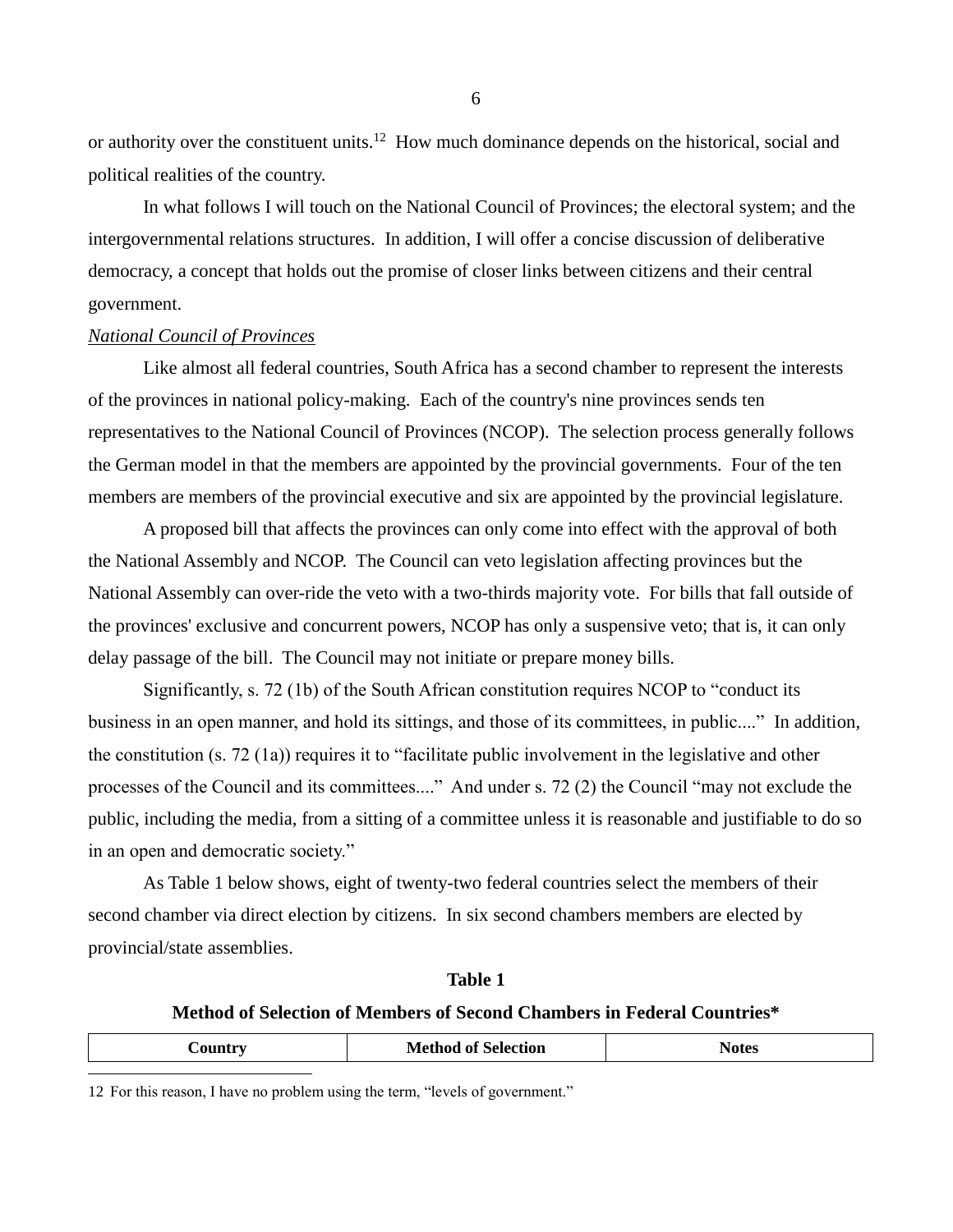| Argentina                        | Direct election by citizens                                                                                             | In 1999, changed selection method,<br>from election by state legislatures to<br>election by the people                          |
|----------------------------------|-------------------------------------------------------------------------------------------------------------------------|---------------------------------------------------------------------------------------------------------------------------------|
| Australia                        | Direct election by citizens                                                                                             |                                                                                                                                 |
| Austria                          | Elected by state legislatures                                                                                           |                                                                                                                                 |
| Belgium                          | Combination of direct election by<br>citizens, indirect election by linguistic<br>councils, and appointment by senators | 40 of 71 members directly elected by<br>citizens                                                                                |
| <b>Brazil</b>                    | Direct election by citizens                                                                                             |                                                                                                                                 |
| Canada                           | Appointment by prime minister                                                                                           |                                                                                                                                 |
| Democratic Republic of the Congo | Elected by provincial assemblies                                                                                        |                                                                                                                                 |
| Ethiopia                         | Elected by state assemblies                                                                                             |                                                                                                                                 |
| Germany                          | Appointment by provincial<br>governments                                                                                |                                                                                                                                 |
| India                            | Elected by state legislatures                                                                                           |                                                                                                                                 |
| Italy                            | Direct election by citizens                                                                                             |                                                                                                                                 |
| Malaysia                         | Combination of appointment and<br>election by state legislatures                                                        | 44 members appointed by king and 26<br>elected by state legislatures                                                            |
| Mexico                           | Direct election by citizens                                                                                             |                                                                                                                                 |
| Nigeria                          | Direct election by citizens                                                                                             |                                                                                                                                 |
| Pakistan                         | Elected by provincial assemblies                                                                                        |                                                                                                                                 |
| Russia                           | Combination of election by<br>constituent unit legislatures and<br>appointment by governor                              |                                                                                                                                 |
| South Africa                     | Appointment by provincial executives<br>and legislatures                                                                |                                                                                                                                 |
| Spain                            | Combination of direct election and<br>appointment by governments of<br><b>Autonomous Communities</b>                    | About 80% directly elected                                                                                                      |
| South Sudan                      | Appointed by the President                                                                                              | Currently consists of 20 members<br>appointed by the President plus 30<br>former members of Sudan's Council of<br><b>States</b> |
| Sudan                            | Elected by state legislatures                                                                                           |                                                                                                                                 |
| Switzerland                      | Direct election by citizens                                                                                             |                                                                                                                                 |
| <b>United States</b>             | Direct election by citizens                                                                                             |                                                                                                                                 |

\*Venezuela is a federal republic but is without a second chamber. Some consider Tanzania and the Union of the Comoros to be federal states but, like Venezuela, they do not have a second chamber.

Sources: U.S. Central Intelligence Agency, The World Factbook[, www.cia.gov/library/publications/the-world-factbook/,](http://www.cia.gov/library/publications/the-world-factbook/) retrieved May 31, 2015; R. Watts, Comparing Federal Systems, 2<sup>nd</sup> edition, (Montreal & Kingston: McGill-Queen's University Press, 1999); R. Watts,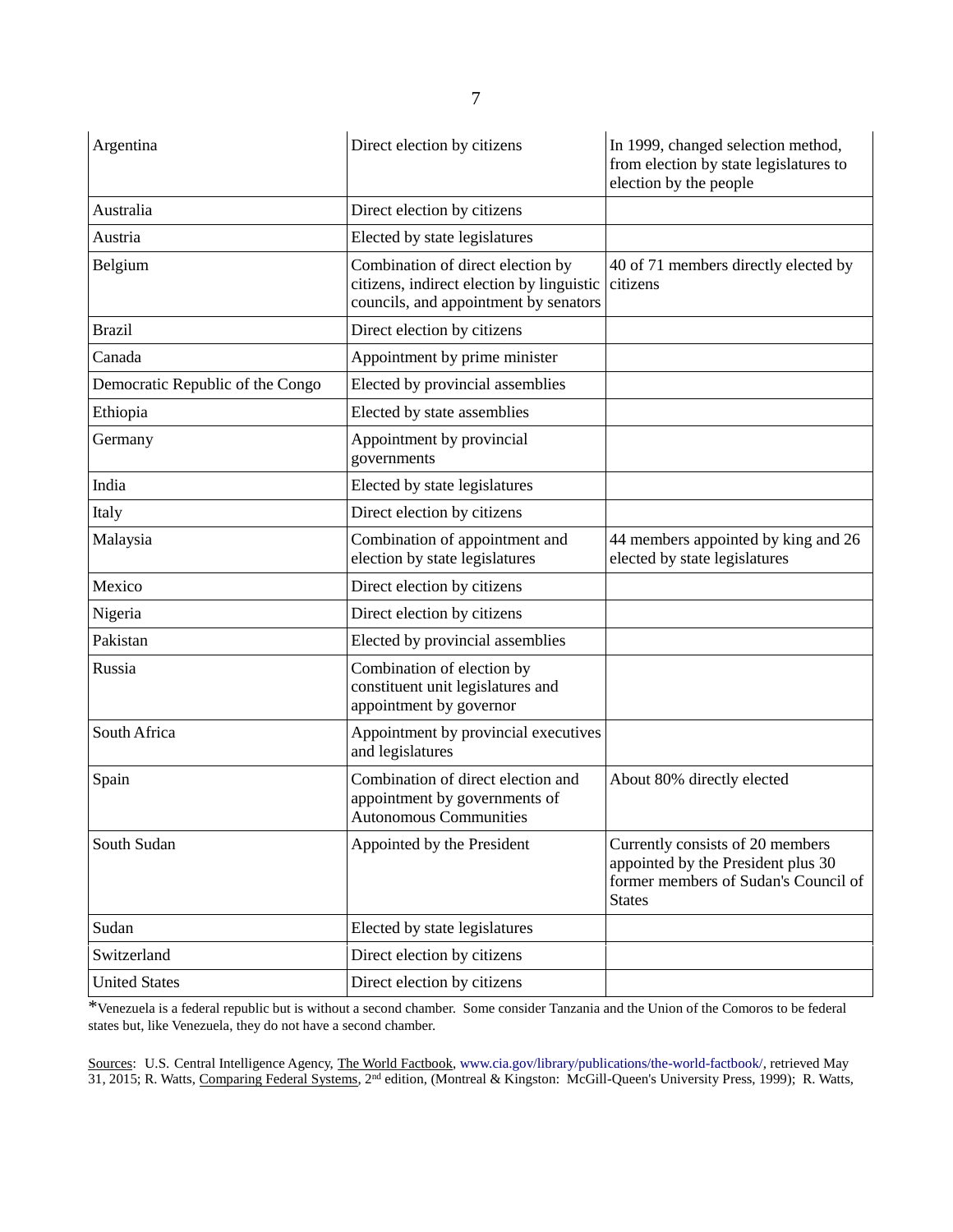The Table raises an important point pertaining to the composition of the second chamber. The way that representatives make it to that chamber will bear on who they feel accountable to. Those who are directly elected by voters are likely to feel a greater sense of accountability to voters than those who are elected by regional legislatures. They will feel increased pressure to attend to the needs and priorities of the voters. This method, therefore, has the potential to enhance the democratic legitimacy of the second chamber. However, since second chambers in federal countries exist to safeguard and promote the interests of provinces or states in national policy-making, it is appropriate that the provincial governments have a say in determining the composition of the second chamber.

In either case, the influence of party politics is strong. Legal scholar Adem Kassie Abebe suggests that, particularly in countries where a political party dominates at both the federal and provincial levels, like South Africa, "state officials may be willing to tolerate federal incursions due to party loyalty and the disproportional influence that the highest echelons of the party wield."<sup>13</sup> In Australia, the complaint is that the Senate does not really provide a territorial voice because Senators tend to vote in party blocks. Senate defenders in Australia argue that territorial considerations are discussed "behind the scenes in party-caucus meetings."<sup>14</sup>

Second chambers like NCOP raise another important point: which institutions best protect the interests of provincial governments, the political or the judicial? Those who espouse the political safeguards approach to federalism argue that the representation of the constituent units at the central government level, through such institutions as NCOP, is sufficient to advance the interests of those units and check the encroachments of the federal government. Thus, as Abebe points out, some scholars suggest that high courts should reject federalism disputes.<sup>15</sup>

On the other hand, some scholars support the judicial safeguards approach to federal arrangements. In this approach, the high courts have a robust role to play in adjudicating federalism

 $\overline{a}$ 

<sup>&</sup>quot;Federal Second Chambers Compared," in J. Smith, (ed.), The Democratic Dilemma: Reforming the Canadian Senate, (Montreal & Kingston: McGill-Queen's University Press, 2009); P. Beramendi, "Federalism," in C. Boix, S. Stokes, (eds.), The Oxford Handbook of Comparative Politics, (Oxford: Oxford University Press, 2009).

<sup>13</sup> A.K. Abebe, "Umpiring Federalism in Africa: Institutional Mosaic and Innovations," African Studies Quarterly, Vol. 13, No. 4, Winter 2013, p. 60.

<sup>14</sup> M. Russell, "What Are Second Chambers For?," Parliamentary Affairs, Vol. 54, No. 3, July 2001, p. 445.

<sup>15</sup> A.K. Abebe, "Umpiring Federalism in Africa,"..., p. 55.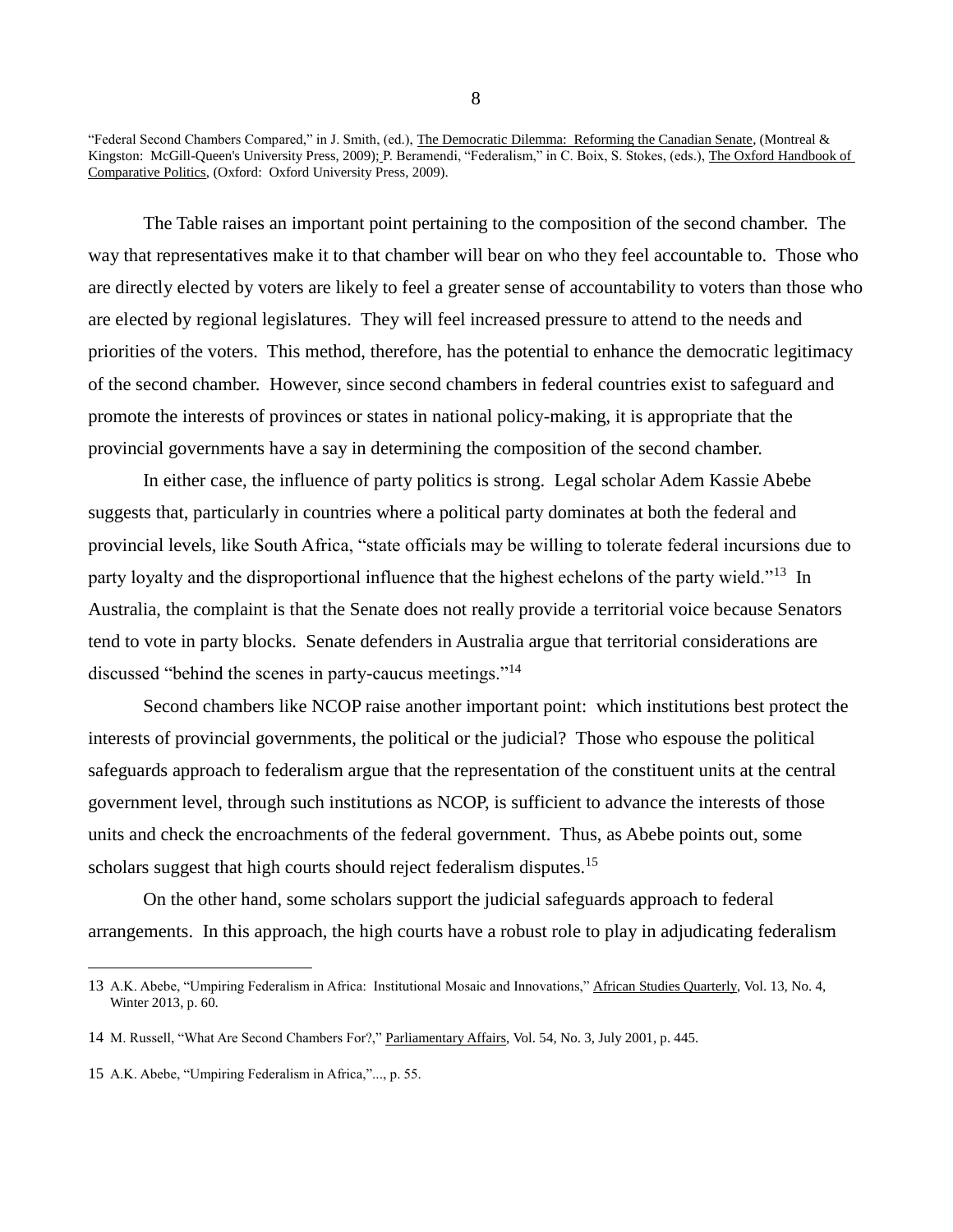disputes. This does not mean that political institutions have no function in resolving federal-provincial disputes, only that the role of the courts is decisive. In Canada and the US, for example, the Supreme Courts are the final arbiters of federalism disputes and their judgments stand.

In South Africa, the constitution tries to navigate a middle ground and, in so doing, has made it somewhat difficult for the provinces to assert themselves. With respect to the political safeguards, as indicated previously, a federal bill affecting the provinces requires the approval of NCOP, as well as the National Assembly. But this veto power of NCOP is not available for other bills. In addition, the National Assembly can over-ride an NCOP veto with a two-thirds majority vote. Abebe concludes:<sup>16</sup>

"...the National Assembly can ultimately ignore the decisions of the Council of Provinces. The role and legislative powers of the upper chambers in...South Africa are therefore substantially different from the role of the U.S. Senate. In these circumstances, the political process cannot be expected to protect adequately the interests of the states.

Turning to judicial safeguards, Chapter 3 of the constitution lays out several principles for the conduct of co-operative government three of which discourage recourse to the courts. Section 41 (1) (h) (vi) calls upon all spheres of government to "co-operate with one another in mutual trust and good faith by...avoiding legal proceedings against one another." Section 41 (3) states: "An organ of state involved in an intergovernmental dispute must make every reasonable effort to settle the dispute by means of mechanisms and procedures provided for that purpose, and must exhaust all other remedies before it approaches a court to resolve the dispute." Section 41(4) empowers the courts to refer a dispute back to the organs of state if they are not satisfied that the requirements of section 41(3) have been met. The obvious effect is to discourage the use of the judiciary, even as the constitution empowers the National Assembly to overrule NCOP.

With respect to the selection of Councillors, the appointment method used in South Africa is not unjustifiable. As the provinces' institution in the national policy-making architecture, it is reasonable that they should be the ones to determine who sits in the Council. Further, an appointment process is used in Germany, one of the most economically and politically successful and stable nations on earth.

However, this paper takes the position that the democratic deepening of South Africa requires another selection method, direct election by citizens as used, for instance, in the US, Switzerland, Brazil, Australia, Nigeria, and Spain (for 80 per cent of the membership). Inevitably, an elected NCOP

<sup>16</sup> Ibid., p. 60.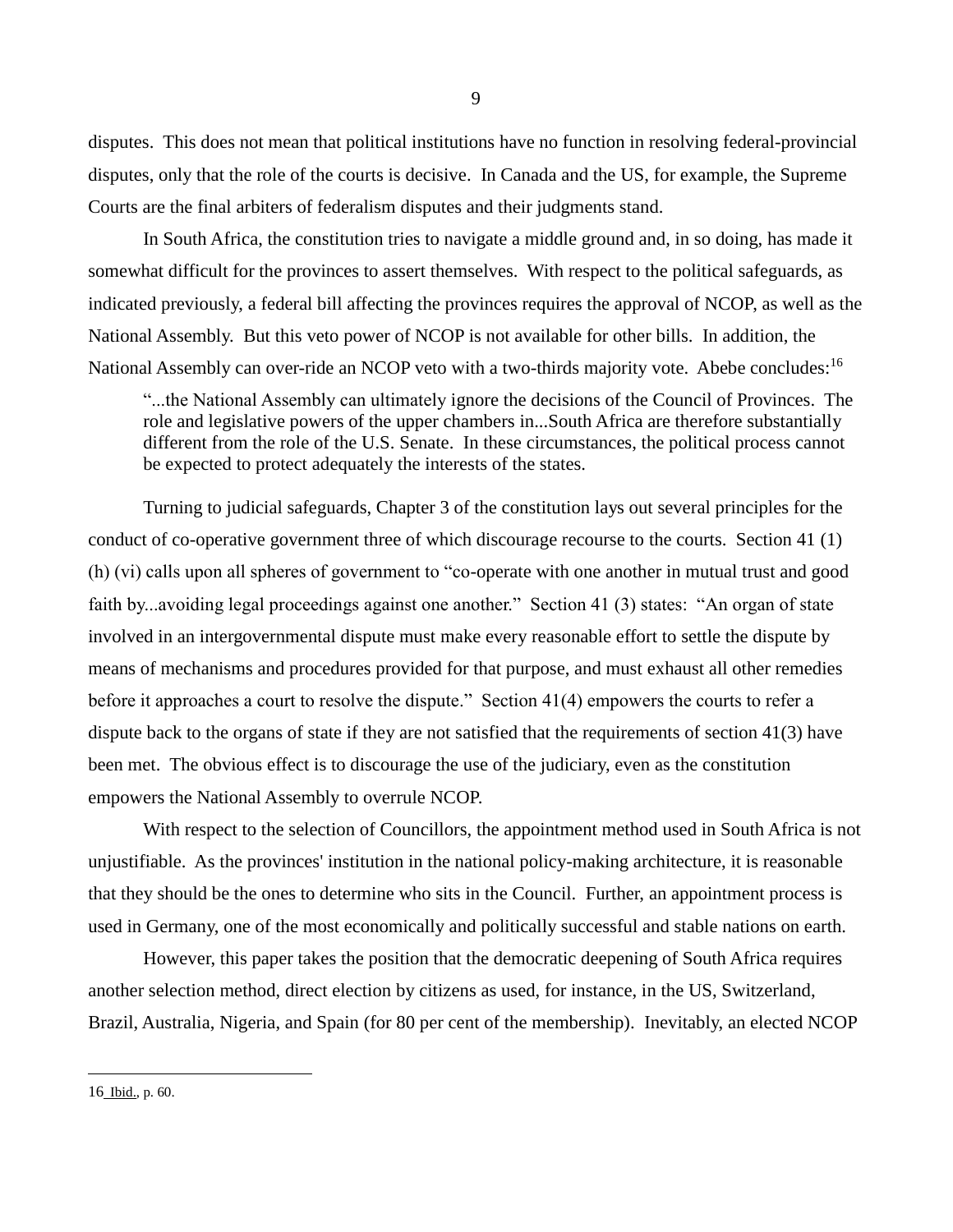will loosen the grip of the provincial governments on the Councillors. This does not mean that Councillors should ignore the views of the provincial governments. Rather, it means that a Councillor will be able to base his/her opinions and preferences on multiple factors, i.e., the views of citizens, the views of the Councillor's political party, and the Councillor's views of what is in the national interest, in addition to the preferences of the provincial government.

## *Electoral System*

 $\overline{a}$ 

Strictly speaking, a country's electoral system is not generally considered to be a federalism institution. However, as suggested in the Introduction, the underlying theme of this paper is the relationship between the central government and citizens. Neither democracy nor authentic federalism is served if the electoral system does not help to bridge the distance in that relationship.

While the constitution does not prescribe the country's electoral system, s. 46 does require that the system "results, in general, in proportional representation." Not surprisingly, therefore, the country's legislators opted for a List Proportional Representation (List PR) system. Essentially, this system necessitates that the proportion of votes a party gets be roughly the same as the proportion of seats that it gets. Parties compile lists of candidates by preference and these candidates will get into the Assembly, depending on where they fall on the list. Voters vote only for a political party. If a party gets 30 per cent of the popular vote, it will be awarded 30 per cent of the seats.

In South Africa, half of the 400 members of the National Assembly are elected from the nine provinces, with the parties supplying provincial candidate lists. The remaining 200 members are elected from the national lists that compensate for any disproportionality in the distribution of provincial seats.<sup>17</sup> According to the Electoral Task Team, created in 2002 to review the country's electoral system and headed by Dr. Frederik van Zyl Slabbert, the system allows for multi-member constituencies, i.e., the provinces, thus establishing a link between representatives and geographic areas.<sup>18</sup>

However, the majority of the Electoral Task Team's members argued that the so-called

<sup>17</sup> For an analysis of the South African system, see A. Gouws, P. Mitchell, "South Africa: One Party Dominance Despite Perfect Proportionality," in M. Gallagher, P. Mitchell, (eds.), The Politics of Electoral Systems, (Oxford: Oxford University Press, 2005).

<sup>18</sup> Electoral Task Team, Report of the Electoral Task Team, (Cape Town: Electoral Task Team, 2003), p. 21, [http://www.unisa.ac.za/news/wp-content/uploads/2013/04/Van-Zyl-Slabbert-Commission-on-Electoral-Reform-Report-2003.pdf;](http://www.unisa.ac.za/news/wp-content/uploads/2013/04/Van-Zyl-Slabbert-Commission-on-Electoral-Reform-Report-2003.pdf) retrieved June 5, 2015. Lawrence Hamilton is critical of this arrangement, stating: "...the link is random, only determined following the election process and few if any representatives seem to take it seriously – they do not reside in or feel that it is necessary to visit citizens who live in the areas they are supposed to represent." See L. Hamilton, Are South Africans Free?, (London, UK: Bloomsbury Academic, 2014), p. 77 (fn. 36).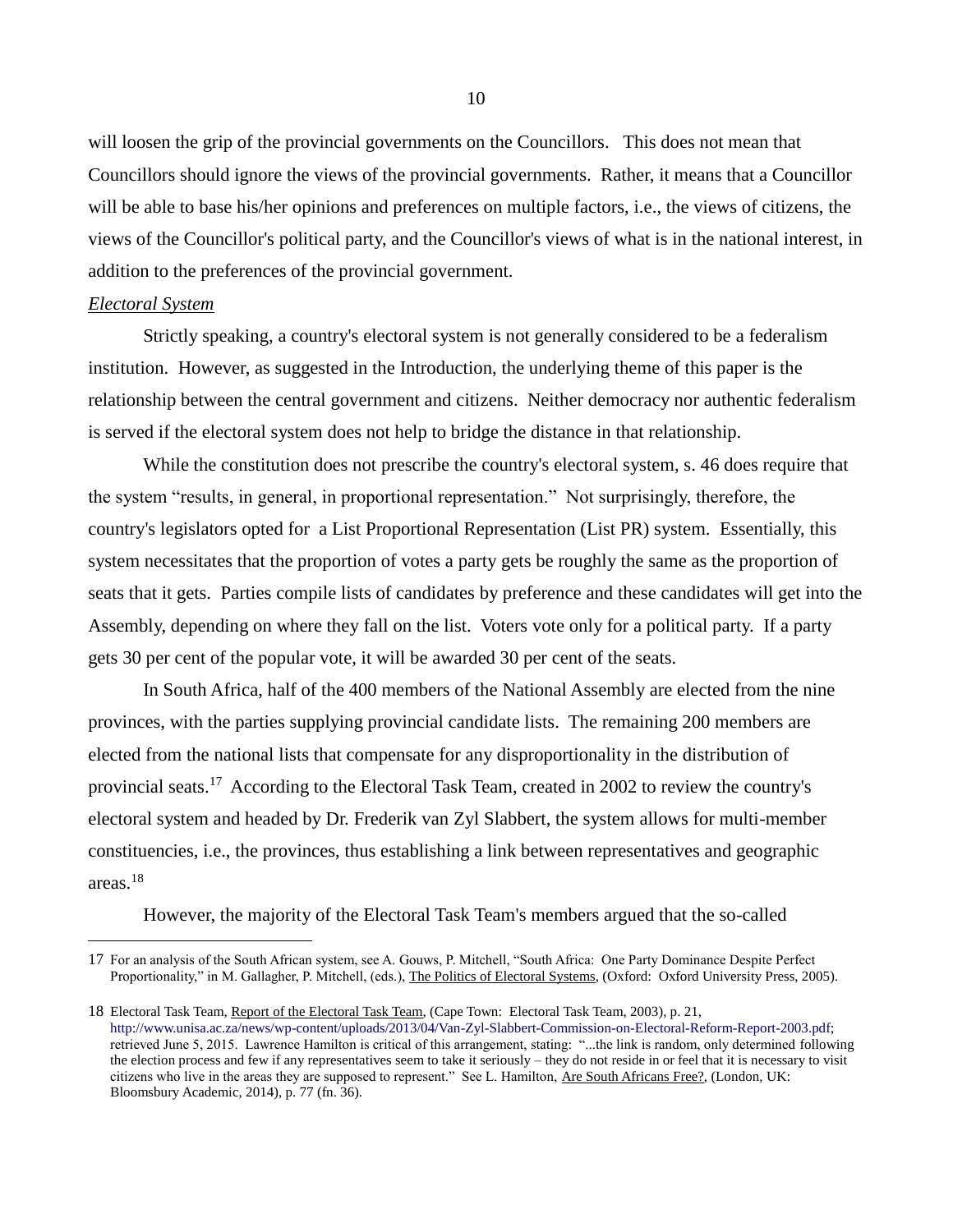constituencies were much too large to bring about close links between the voters and the MP. It therefore recommended that sixty-nine constituencies be established and that 300 members come from those constituencies. The government decided not to implement the recommendations of the Electoral Task Team.

The List PR system is one of several electoral systems available to electoral designers. It is one of two systems that fall under the Proportional Representation family, the other being the Single Transferable Vote (STV). This method is a multi-member, constituency-based system that is popular among political scientists but is used in only three countries, Australia (for the Senate), Malta, and Ireland, plus several sub-national governments. More than one candidate from a political party is able to run in STV and voters are permitted to rank the candidates. To get elected, candidates must reach a certain quota. The unique aspect of STV is that a successful candidate's ballots that exceed the quota are reviewed and distributed to the other candidates checked on the ballot.

The Plurality family contains perhaps the simplest of electoral systems. The most popular member of this family is the constituency-based First-Past-The-Post (FPTP) system used in about a quarter of all countries including fifteen in Africa. In FPTP the candidate with the most votes wins, even if he/she did not win a majority of the votes. Constituencies are represented by only one member.

Under the Majoritarian family are two systems, the Two-Round System (TRS) and the Alternative Vote (AV). The latter is very similar to FPTP except that it allows voters to rank the candidates. To win a candidate must garner a majority of the votes in the constituency. The system is not a popular one, used only in Australia (for the House of Representatives), Fiji, and New Guinea. The TRS, best known for its use in France, operates under the same principle as AV but instead of ranking candidates on a ballot, voters go to the polls a second time to choose among the top contenders.

The final electoral system family is the Mixed family consisting of the Mixed-Member Proportional (MMP) system and the Mixed-Member Parallel system. In these cases, two electoral systems are used, the List PR system and usually the FPTP method. The objective is to reap the advantages of proportional systems and plurality systems. Germany is among the countries that use the Mixed-Member Proportional system and Japan is an example of a country that uses the Mixed-Member Parallel method.

Undoubtedly, the List PR system has several advantages. In her study of electoral systems, Pippa Norris identified a significant one. Norris looked at how countries using Plurality/Majoritarian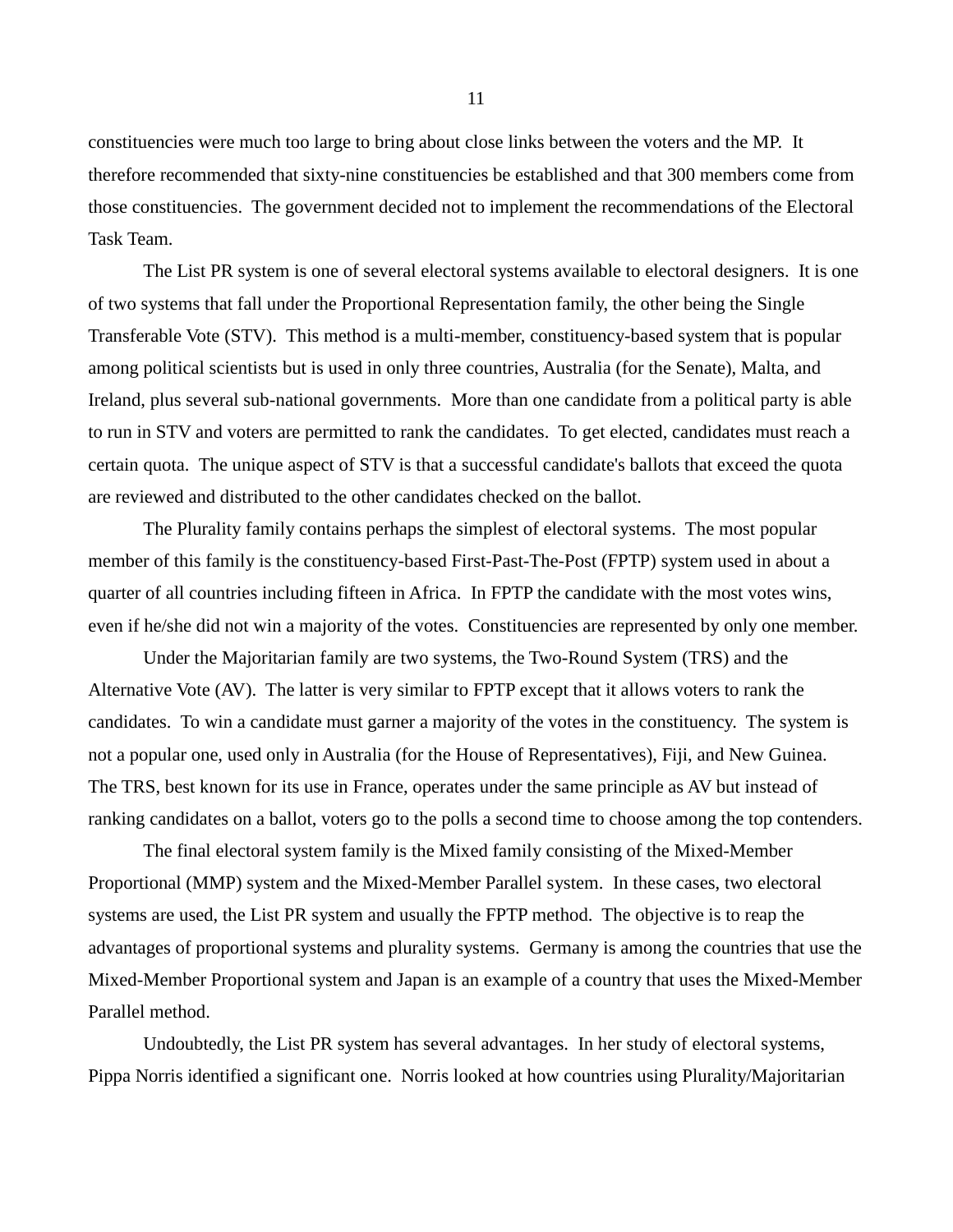systems, PR systems, and Mixed systems fared on four democracy indices. She concludes: "Irrespective of the indicator used, the results confirm that countries using list PR electoral systems consistently rate as significantly the most democratic...."<sup>19</sup> The reason is that PR systems "provide" lower hurdles for smaller parties and hence for those representing specific regional, linguistic, or national minority communities."<sup>20</sup>

However, List PR has a couple of significant disadvantages, namely, weak links between elected legislators and their constituents and excessive entrenchment of power within party headquarters and in the hands of the senior party leaderships. Both are results of who puts together the party lists. Often it is done by party elites, not local constituency associations. Thus, "voters have no opportunity to determine the identity of the persons who will represent them and no identifiable representative for their town, district or village, nor can they easily reject an individual representative if they feel that he or she has performed poorly in office."<sup>21</sup> In addition, "A candidate's position on the party list, and therefore his or her likelihood of success, is dependent on currying favour with party bosses, whose relationship with the electorate is of secondary importance."<sup>22</sup>

To resolve the problems with List PR it is recommended here that South Africa change its electoral system for the National Assembly to Mixed-Member Proportional. As noted, this system combines the features of a Plurality or Majoritarian system with a Proportional Representation system, thus enabling a jurisdiction to capture the benefits of both. A Mixed-Member Proportional system will retain the proportionality benefit and at the same time foster stronger links between Members and their constituents, enabling them to easily access federal politicians and let them know directly of their issues.

## *Intergovernmental Relations*

Intergovernmental relations has been defined by one South African scholar as "a set of formal and informal processes as well as institutional arrangements and structures for bilateral and multilateral

 $\overline{a}$ 

<sup>19</sup> P. Norris, Driving Democracy: Do Power-Sharing Institutions Work?, (New York: Cambridge University Press, 2008), p. 117.

<sup>20</sup> Ibid., p. 106.

<sup>21</sup> A. Reynolds, et al., Electoral System Design: The New International IDEA Handbook, (Stockholm: International Institute for Democracy and Electoral Assistance, 2005), p. 71.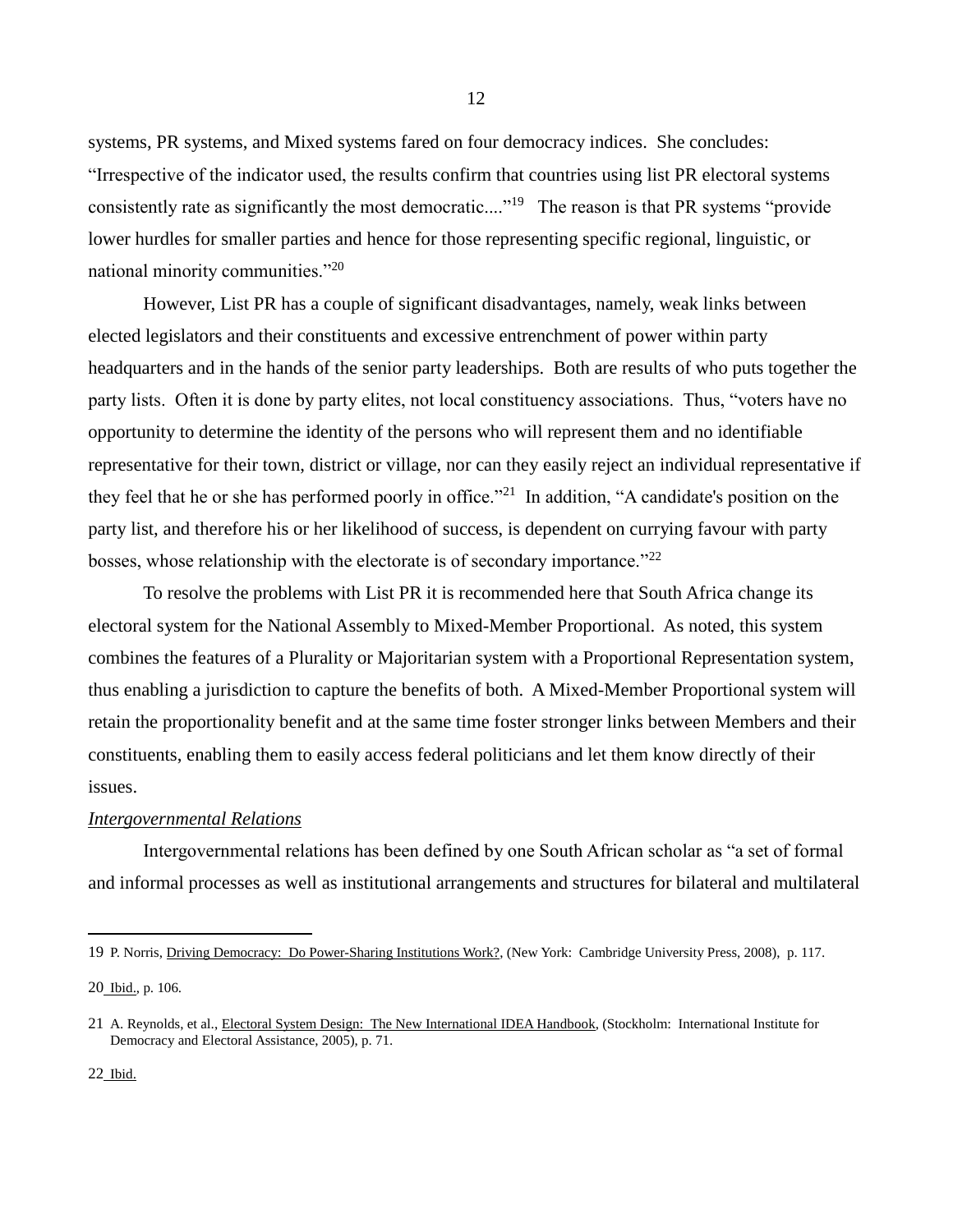co-operation within and among the three spheres of government."<sup>23</sup> The jurisdictional overlaps make it necessary for the spheres of government to establish institutions and processes to facilitate dialogue, resolve conflict, ensure policy co-ordination, and confirm roles and responsibilities. An interesting comment by Bertus de Villiers suggests that the system of intergovernmental relations "recognizes that the national government has a responsibility to each citizen, *regardless of the constitutional allocation of powers*, to ensure that certain minimum standards and safeguards are in place throughout the country."<sup>24</sup> [emphasis added]. Such a view of central government power would likely be strongly challenged by some scholars and practitioners of federalism.

The constitutional grounding for the intergovernmental structures and processes lies in Chapter 3 of the constitution. It refers to the spheres of government as being "distinctive, interdependent and interrelated." Section 41 lists several principles for co-operative government and intergovernmental relations including the requirement that the spheres of government "exercise their powers and perform their functions in a manner that does not encroach on the geographical, functional or institutional integrity of government in another sphere...." Further, governments are called to assist one another, consult with one another, co-ordinate their actions with one another, and avoid legal proceedings against one another. "The essence of cooperative government," de Villiers writes, "is that a partnership between the spheres of government is pursued, rather than an adversarial relationship."<sup>25</sup>

As required by the constitution, the South African government passed the Intergovernmental Relations Framework Act, 2005, which facilitates cooperation among the governments.<sup>26</sup> Among the intergovernmental structures that have emerged as a result of the Act are the President's Coordinating Council, several MINMECs (for Ministers and Members of the Executive Council), the Fiscal and Financial Commission, and a number of other statutory and non-statutory bodies.

One prominent feature of intergovernmental relations in federal countries is the intergovernmental agreement (IGA). Intergovernmental agreements are essentially a means to achieve

25 Ibid., p. 13.

26 Ibid.

 $\overline{a}$ 

<sup>23</sup> L. Malan, "Intergovernmental Relations and Co-operative Government in South Africa: The Ten-Year Review," Politeia, Vol. 24, No. 2, 2005, p. 228.

<sup>24</sup> B. de Villiers, The Future of Provinces in South Africa – The Debate Continues, Policy Paper No. 2, KAS Johannesburg, October 2007, pp. 11-12.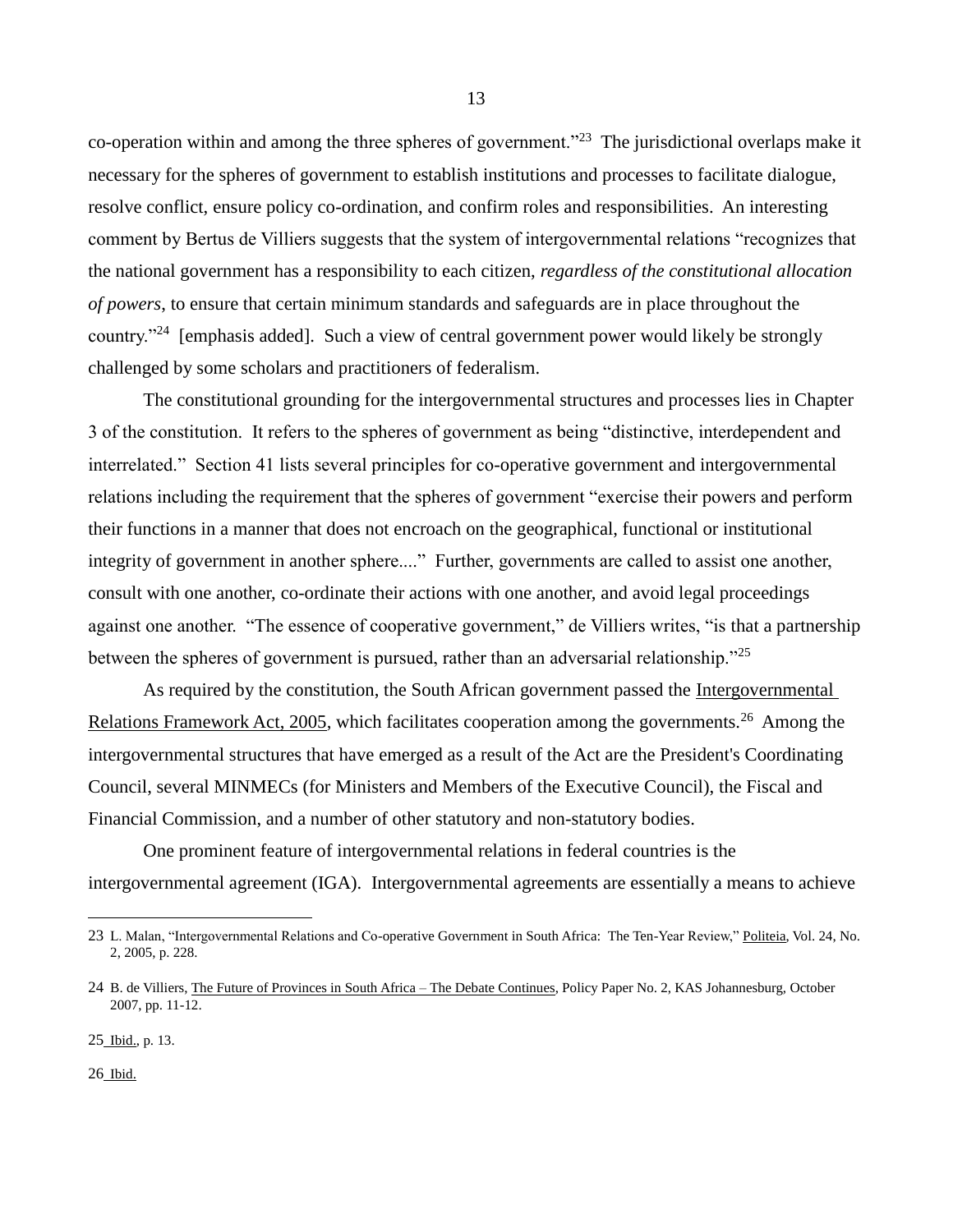co-ordination in federal countries. They are signed documents under which two or more governments of the same country agree to certain undertakings. They serve a range of purposes, from changing a constitution to building a bridge. According to Jeffrey Parker, "In the more than two dozen federal and confederal systems, there are hundreds of intergovernmental agreements pertaining to virtually all aspects of government activities."<sup>27</sup> By including only national agreements, Parker actually underestimated the number. In Canada, there are over a thousand IGAs of all types, both bilateral and multilateral. The table below shows the number of formal, written, national accords created in six federal countries.

**Table 2**

# **Summary of Intergovernmental Agreements in Six Federal States**

| Country              | <b>Time Period</b> | <b>No. of Agreements</b> |
|----------------------|--------------------|--------------------------|
| Australia            | 1945-87, 1990-2008 | 78                       |
| Canada               | 1945-2008          | 92                       |
| Germany              | 1950-1995          | 40 $(80)$ *              |
| South Africa         | 1996-2008          | $\Omega$                 |
| Switzerland          | 1945-2005          | 15                       |
| <b>United States</b> | 1945-2008          | 8                        |

\*Germany has two types of intergovernmental agreement, only one of which has been compiled in a database, i.e., the 40 IGAs involving only the länder. Parker assumed that an equal number involving the federal government as well have been signed, bringing the possible total to 80.

Source: J. Parker, Comparative Federalism and Intergovernmental Agreements: Analyzing Australia, Canada, Germany, South Africa, Switzerland and the United States, (New York: Routledge, 2015), p. 35.

From the perspective of this paper, what is interesting is the number of IGAs signed by South African

governments, zero! The figure suggests a degree of informality in intergovernmental relations in South

Africa not present in other federal states, an observation also made in a document issued by the

Department of Provincial and Local Government. It states:<sup>28</sup>

 $\overline{a}$ 

MECS do not always table important MinMEC decisions to their executive for approval (or even noting). Not only does it undercut the executive authority of the Executive Council, but it also creates confusion about whether a policy has really been adopted by a government.

<sup>27</sup> J. Parker, Comparative Federalism and Intergovernmental Agreements: Analyzing Australia, Canada, Germany, South Africa, Switzerland and the United States, (New York: Routledge, 2015), p. 2.

<sup>28</sup> Department of Provincial and Local Government, Republic of South Africa, 15 Year Review Report on the State of Intergovernmental Relations in South Africa, March 13, 2008, retrieved June 10, 2015, [http://www.thepresidency.gov.za/docs/reports/15year\\_review/governance/igr.pdf](http://www.thepresidency.gov.za/docs/reports/15year_review/governance/igr.pdf)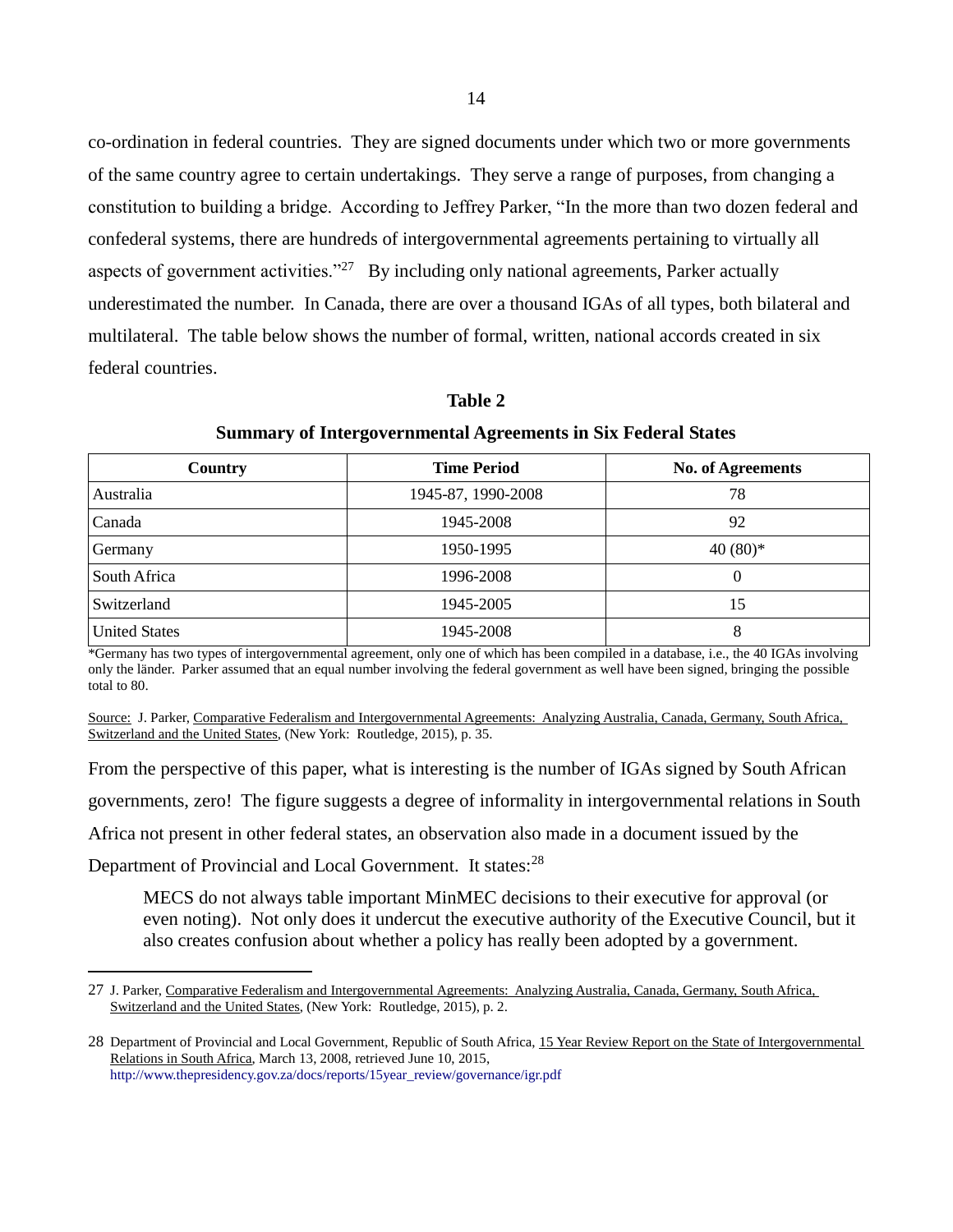Moreover it opens national government to continuous claims of unfunded mandates. There are few mechanisms at provincial level to follow up MinMEC recommendations and inadequate consultation with provincial Executive Councils.

The co-operative governance that the constitution seeks and the political actors try to practice is highly commendable. One of the dangers of federal systems is the lack of policy coherence that can result when governments pursue their own agendas without incorporating the objectives and interests of the other governments. Further, co-operation seems like a principle that one would have a hard time opposing. After all, who can be against co-operation? The problem arises when co-operation becomes collusion; that is, when governments collude to achieve their own interests rather than citizen interests or, as the Canadian political scientist, Gerald Baier, put it, "when governments co-operate too well."<sup>29</sup>

Political competition enlivens democracies. They do not benefit when governments over-stress harmony and intergovernmental peace. A study on South African decentralization by Picard and Mogale for the US government alluded to this point. In the view of the authors, "...more than anything else, 'cooperative governance' strips South Africa of the richness of dialogue, debate, and difference which is at the heart of democratic governance."<sup>30</sup>

South Africa is not alone in having to address this issue. In Canada, scholars have long decried the executive federalism that government elites tend to practice. In executive federalism, or what South Africans might call co-operative governance, political and administrative elites meet not only to consult one another but also to arrive at decisions. In an oft-quoted comment, a highly respected Canadian political scientist, Donald Smiley, levelled these charges against executive federalism:<sup>31</sup>

First, it contributes to undue secrecy in the conduct of the public's business. Second, it contributes to an unduly low level of citizen participation in public affairs. Third, it weakens and dilutes the accountability of governments in their respective legislatures and to the wider public. Fourth, it frustrates a number of matters of crucial public concern from coming on the public agenda and being dealt with by the public authorities.

What political actors need to seek is a balance between co-operative and competitive governance and to

<sup>29</sup> G. Baier, "Judicial Review and Canadian Federalism," in H. Bakvis, G. Skogstad, (eds.), Canadian Federalism: Performance, Effectiveness, and Legitimacy, (Don Mills, ON: Oxford University Press, 2002), p. 35.

<sup>30</sup> L. Picard, T. Mogale, Comparative Assessment of Decentralization in Africa: South Africa Desk Study, prepared for the US Agency for International Development, May 2010, p. 19.

<sup>31</sup> D. Smiley, "An Outsider's Observations of Federal-Provincial Relations Among Consenting Adults," in R. Simeon, (ed.), Confrontation and Collaboration: Intergovernmental Relations in Canada Today, (Toronto: Institute of Public Administration of Canada, 1979), pp. 105-106.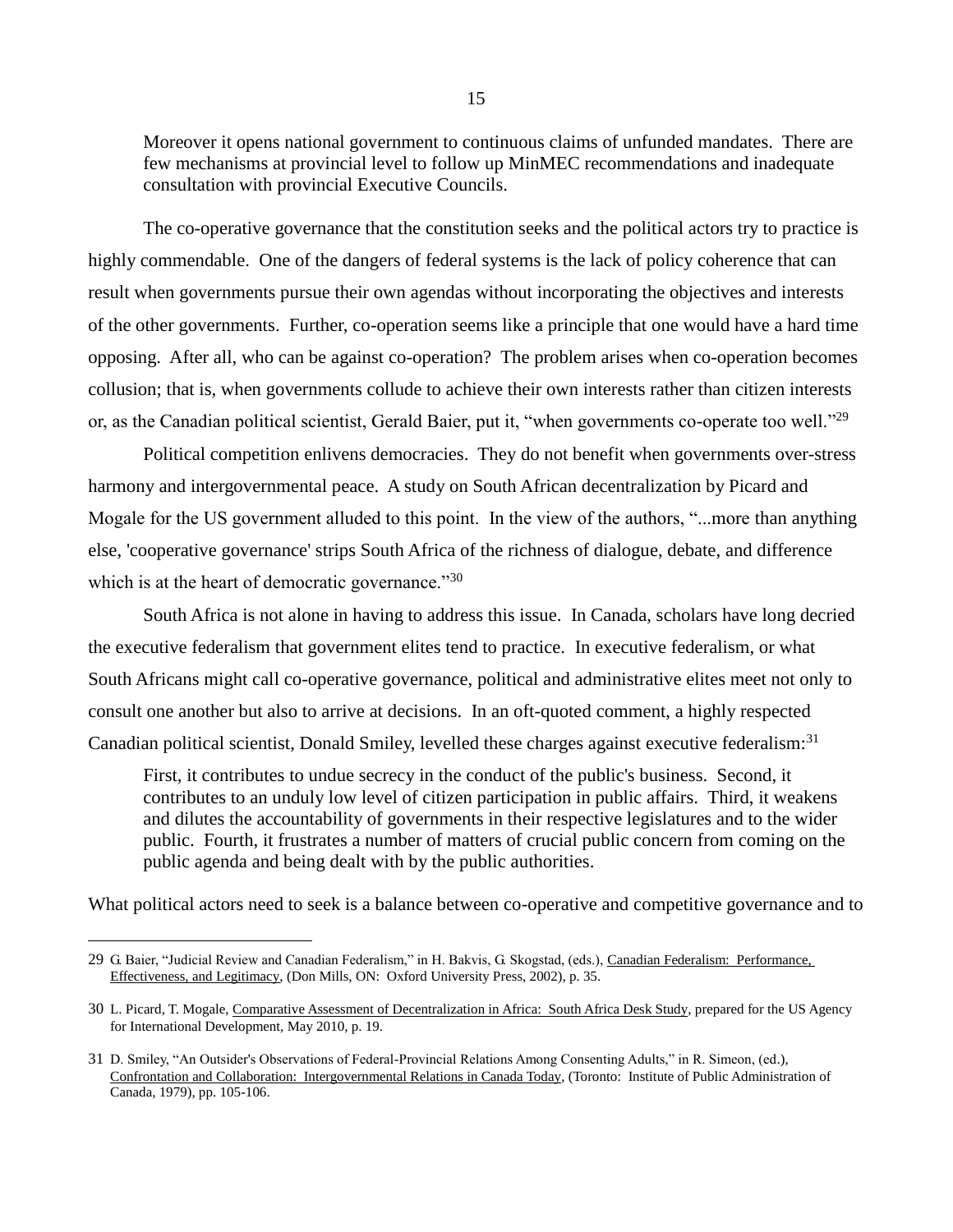establish institutional processes that will counteract the tendency to move too far in either direction. One option is to charge a committee of NCOP with the responsibility to monitor federal-provincial interactions. It would have the authority to call political and administrative officials to appear before the committee to respond to Councillors' questions and concerns, and to study formal and informal agreements between the central government and the provincial governments and perhaps even the local governments.

### *Deliberative Democracy*

 $\overline{a}$ 

The purpose of the following discussion is simply to point to some effective ways by which the central government can stimulate citizen participation in its decision-making. As stressed earlier, the encouragement of an active citizenry is not the job of only the local governments. The central government, too, must be involved. When it is, it brings itself closer to citizens.

In the various forms of deliberative democracy, citizens actively participate in public dialogue with their fellow citizens about matters of national (or provincial or local) concern. Political decisions are arrived at through a process of public reasoning and discussion to which each citizen participating in the deliberative mechanism can freely contribute but is equally willing to hear and consider opposing views.<sup>32</sup>

Deliberative democracy can take a variety of forms and all of them can be used by all levels of government.<sup>33</sup> The oldest form is the court room jury where the peers of the alleged perpetrator consider the guilt or innocence of the perpetrator.<sup>34</sup> The stakes in these instances can be extremely high; nevertheless, society relies on the opinion of ordinary citizens. Another form that has been used for many years is the town-hall meeting, used by many states in the American north-east. Here, residents of municipalities deliberate together and make decisions on local issues.

Several countries make use of citizens' juries, planning cells, consensus conferences, and citizen parliaments. In citizens' juries, utilized in, for instance, the UK, Spain, and Australia, twelve to twenty-

<sup>32</sup> I. O'Flynn, Deliberative Democracy and Divided Societies, (Edinburgh: Edinburgh University Press, 2006), p. 7.

<sup>33</sup> Most of this discussion has been drawn from Z. Chappell, Deliberative Democracy: A Critical Introduction, (New York: Palgrave MacMillan, 2012), pp. 142-153.

<sup>34</sup> N. Urbinati, M. Warren, "The Concept of Representation in Contemporary Democratic Theory," The Annual Review of Political Science, Vol. 11, 2008, p. 405.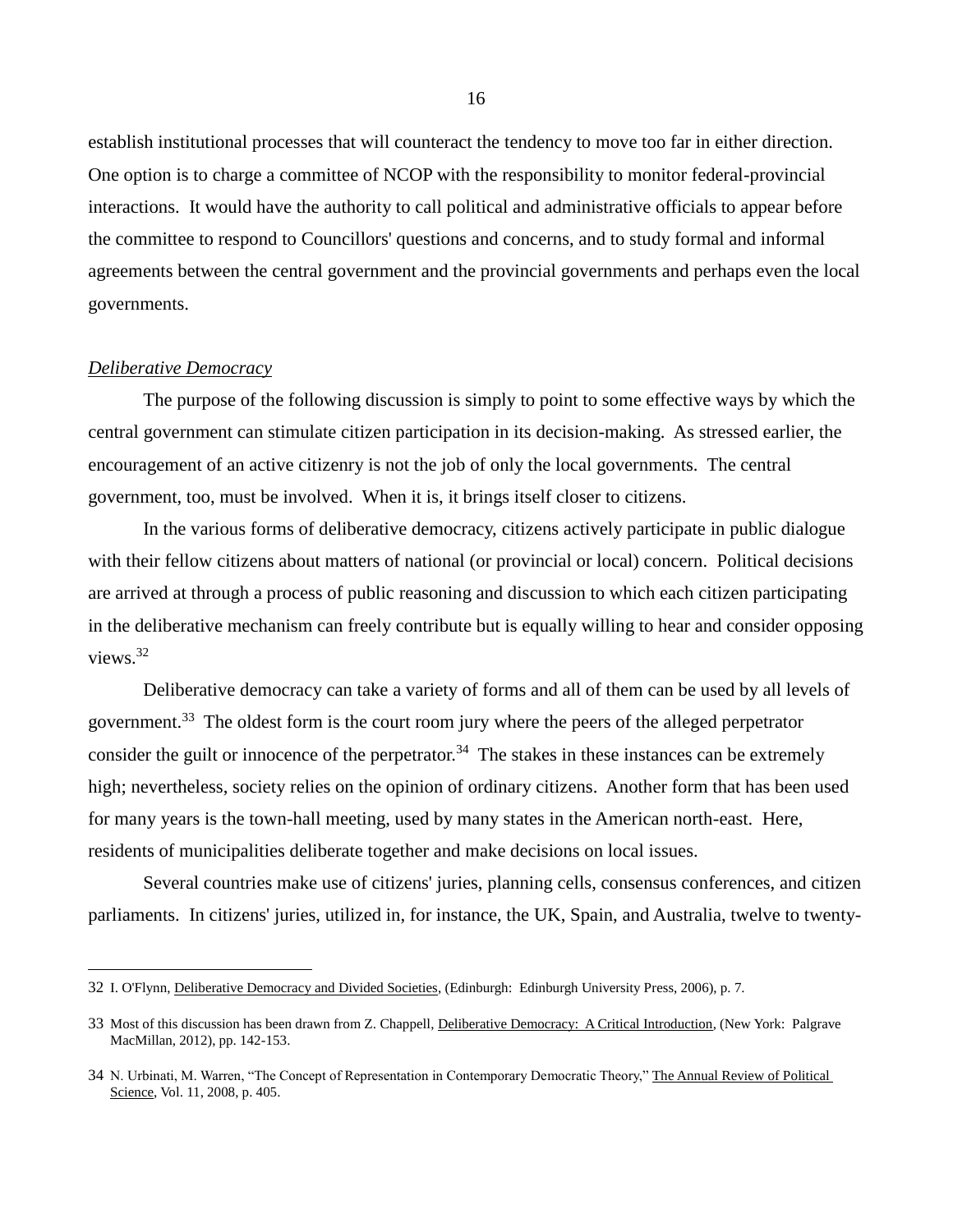four participants, selected to be a representative sample of the population, meet over a period of four to five days to discuss a particular issue. The juries, several of which may be run concurrently, make use of experts and facilitators. Planning cells, which originated in Germany, are similar to the citizens' juries. Consensus conferences were developed in Denmark to stimulate debate on new technologies. A two-stage deliberative process makes use of academics, experts and representatives of stakeholder groups to come up with a report for public decision-makers. An example of a citizen parliament occurred in 2009 in Australia where 150 citizens were brought together to come up with recommendations for reforming the Australian system of government.

Other deliberative democracy methods include deliberative polls, participatory budgeting, and citizen assemblies. It is to the latter that I now turn.

British Columbia (BC) was the first of two Canadian provinces, the other being Ontario, to establish a Citizens' Assembly (CA) on Electoral Reform. It consisted of 160 citizens, near-randomly chosen, and it convened for over eleven months in 2004. It was asked to assess the province's First-Past-The-Post electoral system and recommend a new system if it believed it necessary. It used three criteria to assess the electoral systems: effective local representation, proportionality, and maximizing voter choice. The provincial government, like the Ontario government, committed itself beforehand to putting its recommendation to a referendum and then implementing the referendum result. The provincial election commission provided the Assembly with 26,500 randomly selected names, each of whom was invited to attend a selection meeting. Of these, 964 attended. CA members were drawn by lot, with one man and one woman from each of the province's seventy-nine constituencies. Because no Aboriginal Canadians were drawn, the Chair of the Assembly used his powers to select two Aboriginal Canadians.<sup>35</sup>

The CA divided its work into three phases: a learning phase, during which members learned about the various electoral systems; a public hearing phase, during which CA members attended fifty public hearings across the province; and a deliberation phase, during which the members voted overwhelmingly to recommend a Single Transferable Vote system to the provincial government.

In 2006 the government of Ontario established the Ontario Citizens' Assembly on Electoral

 $\overline{a}$ 

<sup>35</sup> This information on the BC Assembly is taken from M.E. Warren, H. Pearse, "Introduction: Democratic Renewal and Deliberative Democracy," in M.E. Warren, H. Pearse, (eds.), Designing Deliberative Democracy: The British Columbia Citizens' Assembly, (Cambridge, UK: Cambridge University Press, 2008).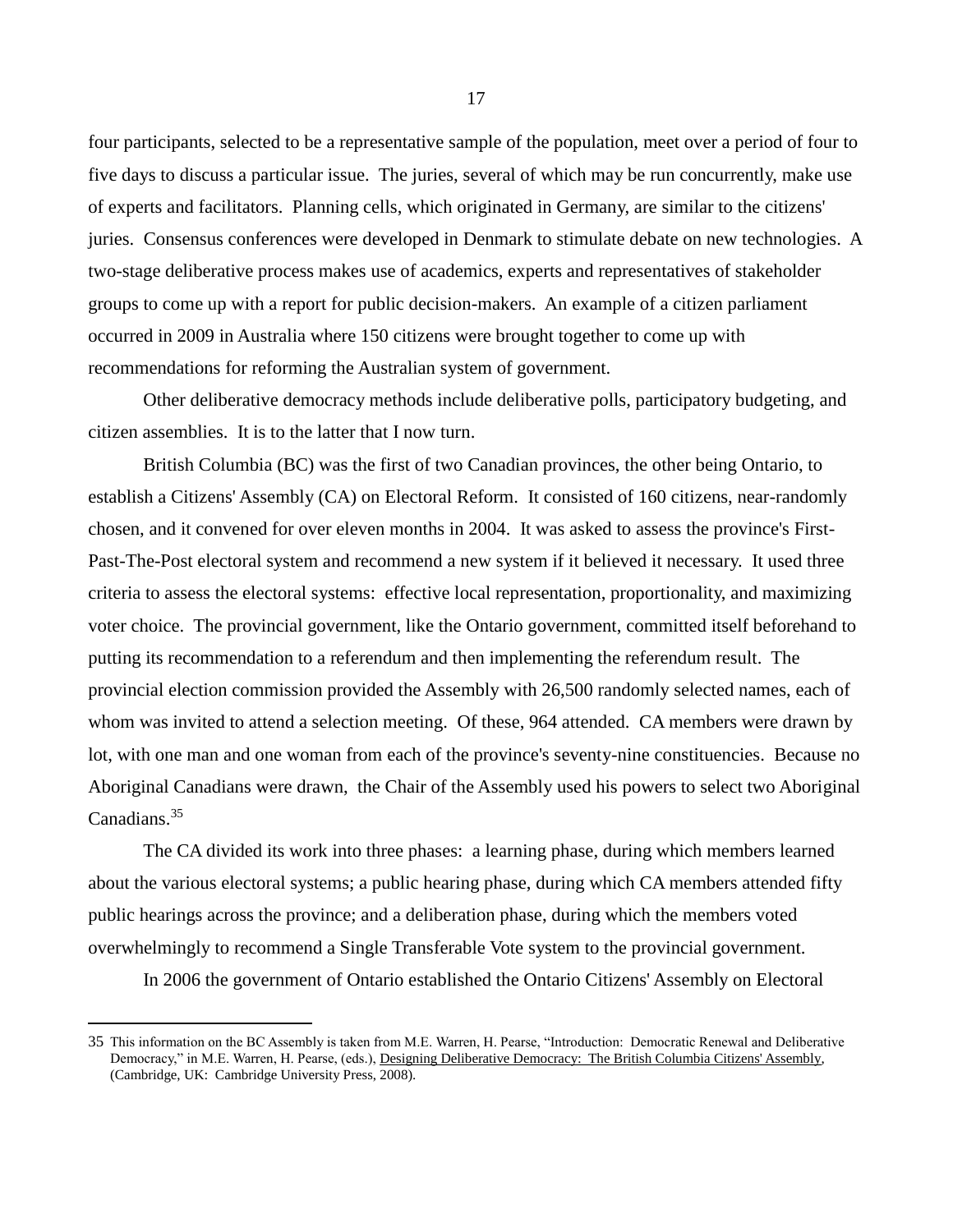Reform. It was charged with examining Ontario's electoral system, First-Past-the-Post, to determine if it should be replaced. It was requested to assess electoral systems against eight criteria: legitimacy, fairness of representation, voter choice, effective parties, stable and effective government, effective parliament, strong voter participation, and accountability.<sup>36</sup> It was to submit its report in the spring of 2007 and the Assembly was to consist of a diverse group of Ontarians, 103 in total, one from each of the provincial constituencies, 52 females and 51 males, and at least one Aboriginal citizen. The Assembly process was led by a former Ontario court judge, and a staff that consisted of an Executive Director, an Academic Director, and several teacher-facilitators.

As with the BC Assembly, the work of the Ontario Assembly was divided into three phases, the learning phase, which ran from September 2006 to November 2006, the consultation phase, which ran November 2006 to January 2007, and the deliberation phase, which lasted from February to April 2007. During the latter phase, the Assembly members narrowed their acceptable options, Mixed-Member Proportional and the Single Transferable Vote. In the final vote, the members recommended the Mixed-Member Proportional system for Ontario by a substantial margin.

In a subsequent analysis of the Citizens' Assembly, the Academic Director made some important observations on the work of these fora. "What is apparent from all of them," he wrote, "is that citizens have the capacity to deliberate on complex issues. They are able and eager to learn." He observed further that the members were able to set aside partisan differences. However, he also noted that the process worked well partly because the members did not have set positions on the issue being decided. "How a citizens' assembly would function on a matter where opinions were entrenched is not known."<sup>37</sup>

In his analysis of the BC Citizens' Assembly, John Ferejohn draws a conclusion that can be extended to the Ontario Assembly as well. He argues that the CA model shows that it is possible to construct a democratic institution that demonstrates independence and impartiality, that has democratic legitimacy, and that is able to develop a high level of technical competence. There is a role for ordinary citizens to exercise the power to propose outside of the elite processes. "It offers a way for a democracy to consider and revise its fundamental laws: framework laws that a people need to see as

<sup>36</sup> The members of the Assembly subsequently added a ninth criterion, simplicity and practicality.

<sup>37</sup> J. Rose, "The Ontario Citizens' Assembly on Electoral Reform," Canadian Parliamentary Review, Autumn 2007, p. 15.